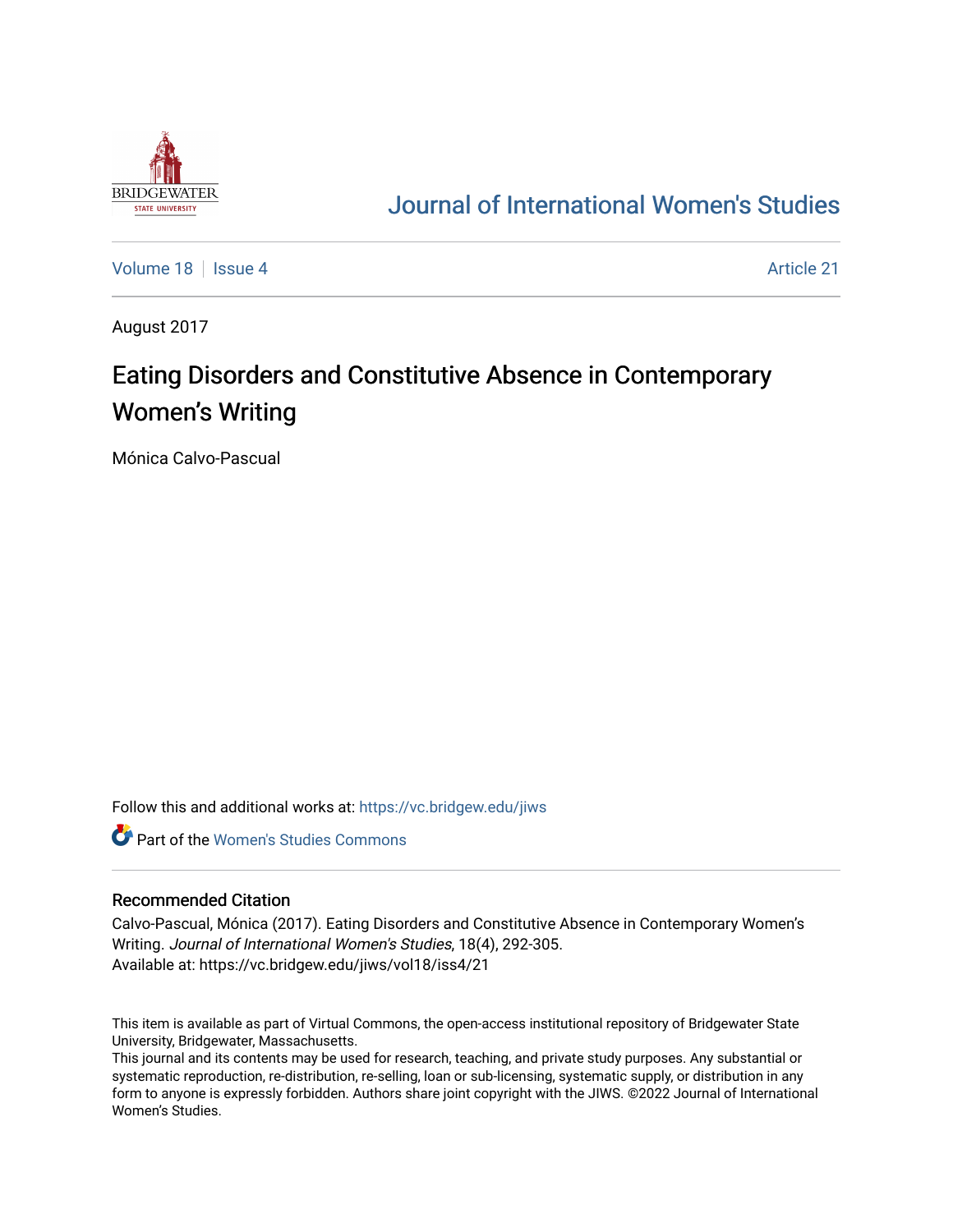#### Calvo-Pascual: Eating Disorders in Contemporary Women's Writing

This journal and its contents may be used for research, teaching and private study purposes. Any substantial or systematic reproduction, re-distribution, re-selling, loan or sub-licensing, systematic supply or distribution in any form to anyone is expressly forbidden. ©2017 Journal of International Women's Studies.

#### **Eating Disorders and Constitutive Absence in Contemporary Women's Writing**

By Mónica Calvo-Pascual<sup>[1](#page-1-0)</sup>

#### **Abstract**

Anorexic narratives share the thesis that compulsive behaviours like eating disorders are determined by a strong existential component fuelled by women's paradoxical position in present day capitalist western culture. After a review of social and psychological factors that play a significant role in the development of the disorders, this essay explores the representation of anorexia nervosa in three different first-person narratives. By portraying the psychological intricacies of the illness, these texts provide valuable information regarding its aetiology and cure in the line of recent bio-medical research on eating disorders that stresses the need to treat the disease as a symptom of a deeper emotional distress. In short, patients and characters manage to overcome the illness when they acknowledge a sense of constitutive absence as the root of their disease and learn to live with the ensuing need for identity definition.

*Keywords:* Eating disorders, Structural trauma, Women's life writing

#### **Introduction**

l

Anorexics, like all addicts (and to some degree like most humans), are masters at seeking external solutions to internal sources of emptiness and distress. (Knapp 139)

Twenty years ago the two parts of my split self agreed they wanted to live. It was the beginning of a long, self-conscious struggle. Yet, someday, somehow, they became one again, and the restrictive type of anorexia that had occupied my entire being retreated into some hidden recess of my mind until my memories of it seemingly vanished. Coming across Jenefer Shute's novel *Life-Size* a few years later awakened those lost memories and the need to find out and articulate the reasons behind the illness and, even more so, the trigger of my "spontaneous" recovery. The analysis of many narratives on eating disorders (both fictional and autobiographical) has allowed me to trace some shared patterns in the survivors' experience that I elaborate in this essay. More specifically, delving into the representation of other women's mental processes has enabled me to identify a sense of existential void as the common root of eating distress, which is made explicit in some narratives but remains veiled in many others, as it does in many patients' unconscious. For this piece of research I have selected three texts belonging to different subgenres that illustrate this thesis – which has, in turn, been corroborated by recent clinical research like Sing Lee's and Nicole Moulding's, briefly tackled in this essay.

<span id="page-1-0"></span> $<sup>1</sup>$  Mónica Calvo Pascual is a tenured lecturer in U.S. literature and British culture at the University of Zaragoza. Her</sup> current research focuses on gender and trauma studies, and her recent publications include Chaos and Madness: the Politics of Fiction in Stephen Marlowe's Historical Narratives (Rodopi, 2011), Trauma in Contemporary Literature (Routledge, 2013; co-edited with M. Nadal), and articles in journals like Journal of Gender Studies (2014).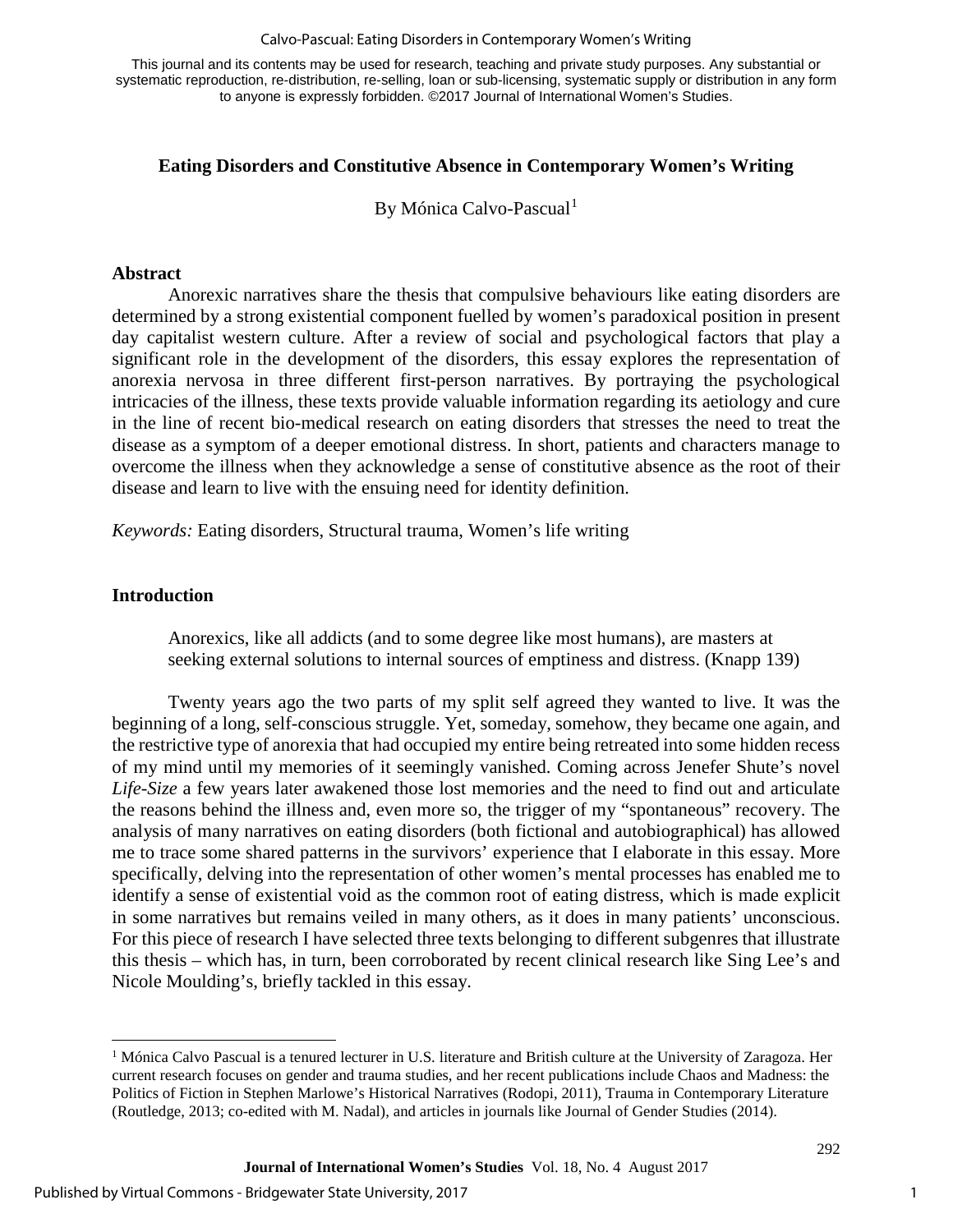#### **Towards an Aetiology of Eating Disorders**

Literature that centres on the representation of eating disorders has proliferated over the last decades, as has the publication of feminist psychological, sociological and medical studies on their aetiology and cure. Possibly because this cluster of disorders affects mostly women, mainstream (patriarchal) accounts of it have fostered a series of prejudices that, for sheer lack of understanding, do nothing but bar the development of successful preventive and healing techniques. Among the preconceptions denounced by critical research lie the ideas that anorexia and bulimia affect only pre-pubescent girls who want to call adults' attention and, more often than not, become resistant patients (Sheppy *et al*); that they are high achievers from the upper-middle class avoiding genital sexuality (Bruch; Palazzoli; Sayers); and, more dangerously, that these disorders cannot be completely cured, thereby measuring the success of a treatment only by the patient's achievement of "standard" weight together with the withdrawal of amenorrhea (Orbach). As many feminists denounce, what medical treatments of anorexia, bulimia and binge eating generally lack is an in-depth psychological study of each individual patient which may bring to the surface the causes of an illness<sup>[2](#page-2-0)</sup> that is nothing but a symptom of a much more deeply engrained disturbance whose roots are psychological as well as social (Orbach). In Helen Malson's terms, "'Anorexia' is saying something about what it means to be a woman in late twentiethcentury Western culture" (6) and, one may add, in the twenty-first.

As Susie Orbach explored in her acclaimed and oft quoted *Hunger Strike*, anorexia is "an expression of a woman's confusion about how much space she may take up in the world" (xii) as much as an attempt to deny her needs and emotions.<sup>[3](#page-2-1)</sup> Orbach defines it as "a complex personal response to a set of interpersonal, intra-psychic, social and political phenomena that structure the individual woman's relationship to self and other", reflecting "the tortuous conflict between desire and denial, wanting and not being able to have, plenitude clashing with impermissibility" (xviii, xix). As early as 1993, Orbach quoted a figure of 150,000 women dying every year in the U.S.A. from the effects of anorexia; the lack of a serious medical response to such a devastating illness evinces not only the patriarchal prejudices mentioned above but also the widespread assumption that eating problems are part of women's experience since it is deemed normal that eighty per cent of the women in the western world are dieting at one time or another (xxiii).

The classification of anorexia as a disorder of puberty concerning the rejection of bodily change seems to rest on the assumption that grown-up femininity is unproblematic. Yet, as feminist authors like Susan Bordo (*Unbearable Weight*), Helen Malson, Sarah Sceats and Naomi Wolf claim, it is the paradoxical condition of the culturally defined role of adult femininity in the era of consumerism that is pathological per se, rather than the anorectic's<sup>[4](#page-2-2)</sup> refusal to accept it. The social changes taking place over the last six decades have also had an impact on women's relation to

l

<span id="page-2-0"></span><sup>&</sup>lt;sup>2</sup> Despite Helen Malson's thorough genealogy of the discursive construction of "anorexia" through the confluence of medical and psychiatric approaches, and her attempt to depathologize eating disorders, I still choose to use the term "illness" for the undeniably pernicious—sometimes even lethal—effects of anorexia nervosa on the patients' health. <sup>3</sup> My discussion on the main psychological factors in the development of anorexia draws mainly upon Orbach's study, as it has laid the ground for most research on the illness published in the last three decades.

<span id="page-2-2"></span><span id="page-2-1"></span><sup>4</sup> Throughout the essay I stick to the technically correct use of "anorectic" as a noun—the medical term for a person diagnosed with anorexia—while "anorexic" is used only as an adjective. The terms, however, will be used in an inclusive sense rather than in a restrictive one, as anorexia usually involves bouts of binge eating and, occasionally, self-induced vomit.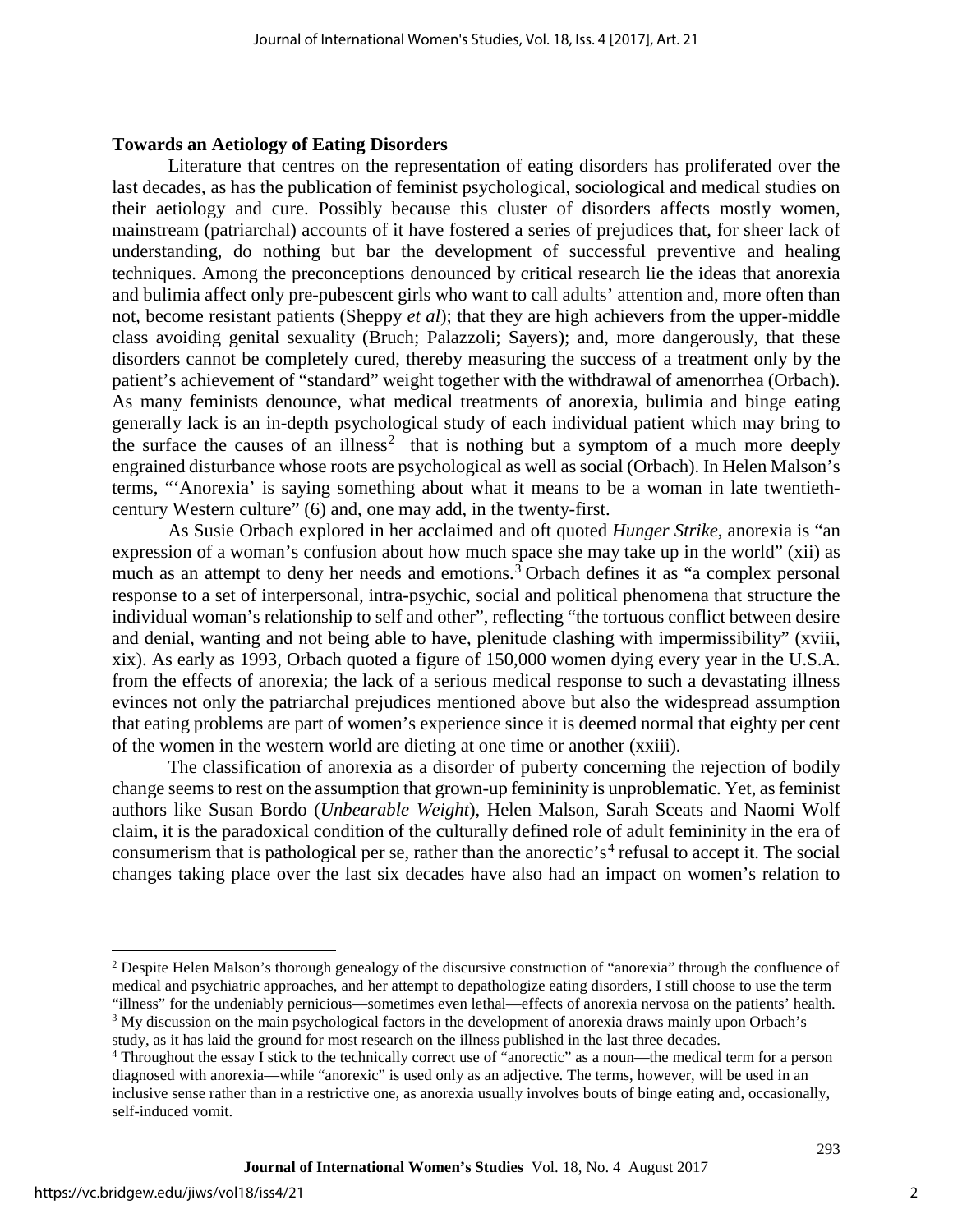their own bodies.[5](#page-3-0) The backlash ideology, imposed in the United States and elsewhere in the western world after World War II, involved women's renunciation to their newly acquired grasp on the public sphere and work outside the domestic realm. Instead, their efforts were redirected towards the satisfaction of their husbands' and children's needs. The internalization of the official discourse meant that women's needs should mutate into their husbands' and their sense of gratification should come to rely on the care for and satisfaction of their families. The subsequent Women's Liberation Movement in the late 1960s and 1970s opened new doors in terms of both sexuality and job opportunities, creating many a conflict of feelings between duty and desire, guilt and freedom of choice. These tensions explain to a great extent the unprecedented growth of anorexia nervosa in the 1970s and 1980s.<sup>[6](#page-3-1)</sup> In these generations, according to Orbach, mothers' inner conflicts were unconsciously transmitted to their daughters:

Explicitly as well as unconsciously she psychologically prepares her daughter to accept the strictures that await her in womanhood. […] For a young woman today, developing femininity successfully requires meeting three basic demands. The first of these is that she must defer to others, the second that she must anticipate and meet the needs of others, and the third that she must seek self-definition through connection with another. The consequences of these requirements frequently mean that in denying themselves, women are unable to develop an authentic sense of their needs or a feeling of entitlement for their desires. Preoccupied with others' experience and unfamiliar with their own needs, women come to depend on the approval of those to whom they give. (23)

As a side-effect, many aspects of women's selves are under-developed and their denied needs do not find expression, to the point that they cannot develop a sense of entitlement and are not even able to assess the degree and legitimacy of their needs and desires – unwittingly confusing need for greed. Besides, autonomy and self-gratification in women often meet criticism and denigration, since those are not considered feminine qualities. Furthermore, Orbach argues that "the capacity to experience oneself as a separate person, as a subject (to individuate), rests on the gratification of early dependency needs" (26). Mothers themselves frequently cut down on their daughters' nourishing demands as part of the process of "appropriate" gender socialization, lest girls become too greedy, while encouraging their sons'. As a corollary, the meaning of "enough" is distorted for many girls.

The power of consumer society to shape the individuals' consciousness and their unconscious wishes, values, and sense of self is also widely acknowledged. Material objects become markers of one's identity, self-expression and social status (Lury; Stearns; Woodward). Women's bodies are commoditized through advertising, as sexy models appear in commercials of

l

<span id="page-3-0"></span><sup>&</sup>lt;sup>5</sup> Although I am aware that eating disorders currently affect people from every ethnic origin, social class and culture partly because of the effects of globalization, I focus on Western Caucasian women's accounts because analyzing the existing diversity exceeds the scope of this article. On the other hand, generalizing would be an utter mistake, as shown, for instance, by Zimbabwean Tsitsi Dangarembga's novel Nervous Conditions (1988), where the protagonist's cousin Nyasha suffers from anorexia due to the identity conflict caused by her Zimbabewan patriarchal upbringing and her more liberal western socialization in London as a university student.

<span id="page-3-1"></span><sup>6</sup> Not coincidentally, eating disorders always boost in times of women's social and political progress, like the nineteenth-century campaigns for female franchise or the liberation movement (Brumberg and Striegel-Moore). In the latter case, as Naomi Wolf argues, the beauty myth of female slenderness is a subtle weapon that slowly and imperceptibly undermines the ground gained by feminists' years of struggle (19).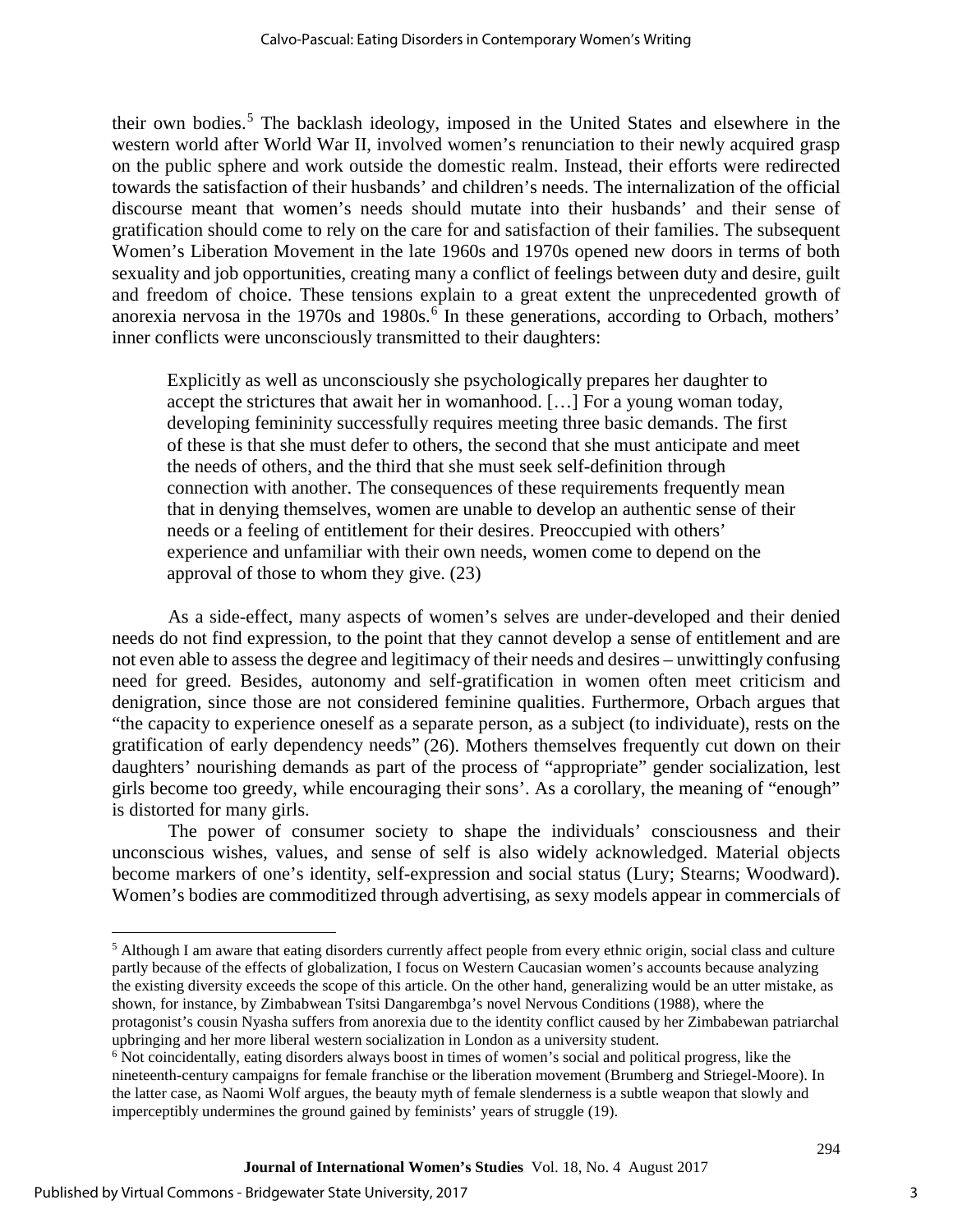cars, alcoholic beverages, deodorants and other products explicitly targeted to male viewers. Women's position not as a subject but as an object of desire is reinforced by the notion that their bodies are the tools with which they negotiate the world. Female self-assessment and worth are deeply entwined with their sense of being attractive, but even this is an unstable measuring tool, since the standards of beauty may shift from one season to another.<sup>[7](#page-4-0)</sup> As Orbach points out, thinness became fashionable in the 1960s as a reaction to the emphasis on curves, hips and breasts that symbolized women's nurturing role in the 1950s. Slimness thus came to represent liberation, mobility, a response to social and sexual pigeonholing—and, simultaneously, a misogynistic attack against female forms and the space women should occupy, enhanced by the consumer market's drive towards the maintenance of youth, increasingly associated with slimness (xxi).

On top of that, acquiring a corporeal sense of self is pivotal in the development of a stable identity. In this sense, anorectics' urge to disassociate themselves from their bodies or to transfigure into non-corporeal beings evinces the intimate relation between anorexia nervosa and the formation of identity. The "dualistic heritage" stemming from Plato's philosophy and continued by Descartes has established a clear-cut hierarchy whereby the female has been confined to the role of the body, while the higher realm of the mind is associated to the male (Bordo "Anorexia Nervosa" 92). Western culture is characterized by a strong somatophobic component (Grosz), and every culture undervalues the female body for its natural rhythms and fluids, connecting it to the uncontrolled and uncontrollable, much in the line of Julia Kristeva's notion of abjection. As she states: "the body must bear no trace of its debt to nature: it must be clean and proper in order to be fully symbolic" (Kristeva 102). Moreover, if the body is fat, it represents "the full horror of embodiment, situating it as that which must be cast aside for the self to truly come into being" (Kent 135)—hence the wish to exterminate corporeality (as other) in order to reach the ideal of original spirituality and integrity that was lost in the process of identity formation.

Besides, social demands that female bodies be kept at bay and, if possible, at its minimum expression, may trigger a conflicting relation to corporeality, as Orbach points out: "The way young women are encouraged to be in their bodies—restrained and contained—is strikingly at odds with the actual physical potential that their bodies hold", and those who are physically strong or unruly can be perceived as unfeminine (61). Restraint, starting from mothers' control of their daughters' food intake, is paradoxically opposed to the tendency to resort to the breast or bottle when children are seeking a different kind of comfort, whereby many infants may eventually see in food the only source of soothing available for them to counteract any kind of distress. The result of both is, yet again, the confused perception of need and satisfaction. In Orbach's words, for the compulsive eater and the anorectic who binges, eating is an assuaging activity "to quiet an upset, to make whole what is empty, to say what cannot be spoken" (44)—a description that foregrounds three fundamental notions to explain the import of anorexia nervosa: wholeness, emptiness and saying.

#### **Structural Trauma and Writing on Eating Disorders**

Literary texts dealing with eating disorders have in common certain elements like the predominance of female autodiegetic narrators—i.e., first person narrators who are the protagonists of their own narrative—who belong to white middle-class dysfunctional families and

l

<span id="page-4-0"></span><sup>&</sup>lt;sup>7</sup> The shift of beauty standards may be seen clearly in the changing size of Miss America contest winners and Playboy bunnies, whose average was 5'6" and 150 pounds in the 1950s and 5'8" and 110 pounds in the 1980s (Seid).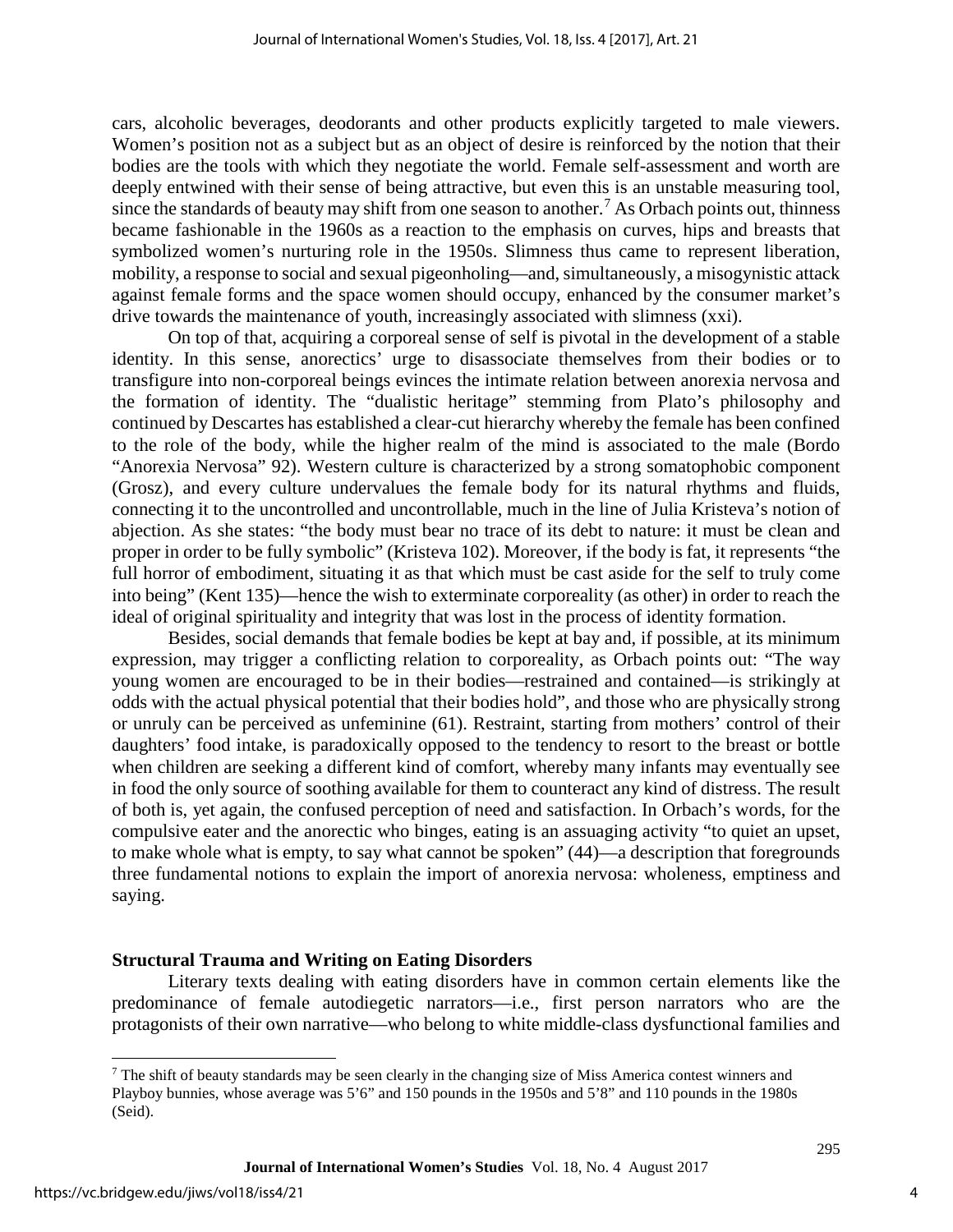suffer from feelings of alienation. Another common feature is the use of double chronology and discourse, where the narrator adopts the dual role of analyst and analysand in a discursive drama of self-revelation (Pascual). This characteristic is shared with the autobiographical accounts of trauma experiences, which have proliferated in the last decades in the form of testimonies, memoirs, and fictionalized autobiographies. According to critics like Cathy Caruth, Suzette Henke or Judith Herman, this kind of writing functions as a healing narrative whereby the subject's psychic fragmentation generated by the traumatic event is somehow counteracted. By means of scriptotherapy, a sense of agency is restored "to the hitherto fragmented self, now recast as the protagonist of his or her life drama" since, "through the artistic replication of a coherent subjectposition, the life-writing project generates a healing narrative that temporarily restores the fragmented self to an empowered position of psychological agency" (Henke xxi).<sup>[8](#page-5-0)</sup>

Its varied causes notwithstanding, anorexia nervosa per se is a traumatic illness since it generates a state of psychological fracture in the individual, the two conflicting parts struggling against each other for either survival and recovery or self-destruction, either eating or starving. Moreover, first person accounts of eating disorders like anorexia nervosa, be they fictional or autobiographical, usually reveal at the core of their reflections the fact that the illness springs from a disturbing sense of dissatisfaction and the need to overcome an inner sense of emptiness that usually stems from the difficulty to develop an acceptable sense of identity in a gender-biased society. In late capitalist western culture, once the satisfaction of our basic needs is guaranteed, the search for the meaning of one's life frequently becomes the individual's main concern which, as indicated above, acquires particular relevance in the case of women. This search can be well explained by having recourse to Dominick LaCapra's notion of structural trauma, defined as an existential void or absence at the level of metaphysical foundations. Constitutive absence produces anxiety that "may never be entirely eliminated or overcome but must be lived with in various ways" (706-07) since it is nothing(ness) that provokes it. An affirmation of absence in its own terms is desirable in order to learn to live with it; or, to put it in existentialist terms, it is in the process of becoming that the search for the meaning of one's life acquires significance. When facing this kind of anxiety, however, what many individuals do is to transform absence, which is abstract, into a specific loss, as if by making absence concrete it could be more easily dealt with and overcome. Yet, the opposite effect is achieved, leading the sufferer to a state of melancholia provoked by the fact that the absence causing the mourned loss is not properly acknowledged.

In this line of thought, books dealing with eating disorders generally show the effects of absence being translated into a specific loss. As my subsequent textual analysis will illustrate, characters beat the illness only when they acknowledge absence and manage to transcend it. The same may be said of patients: those who—either spontaneously or with psychological aid unearth existential anxiety as the source of their disease and find a way of feeling fulfilled as human beings have a stronger and more stable chance to entirely overcome their eating disorder than those whose therapy centres exclusively on gaining weight and acquiring a realistic view of their bodies. This stance is becoming increasingly reinforced by medical accounts like that of Hong Kong psychiatrist Sing Lee, who analyses anorexia nervosa as a capitalist-culture-bound syndrome and discovers through field research that there are patients of anorexia in Asia and Eastern Europe

 $\overline{\phantom{a}}$ 

<span id="page-5-0"></span><sup>8</sup> Canonical texts in trauma studies highlight the vital role of testimony and narrativization of the traumatic experience as a necessary tool for the victims to reorder their thoughts and eventually overcome trauma (Caruth; Herman). Yet, recent controversies contend that the insistence on imposing chronological and narrative order to the emotions and memories of a traumatized subject are—like the medicalization of post-traumatic stress disorder—an attempt to depoliticize trauma and re-accommodate the victim into the social and linguistic order (Edkins 9).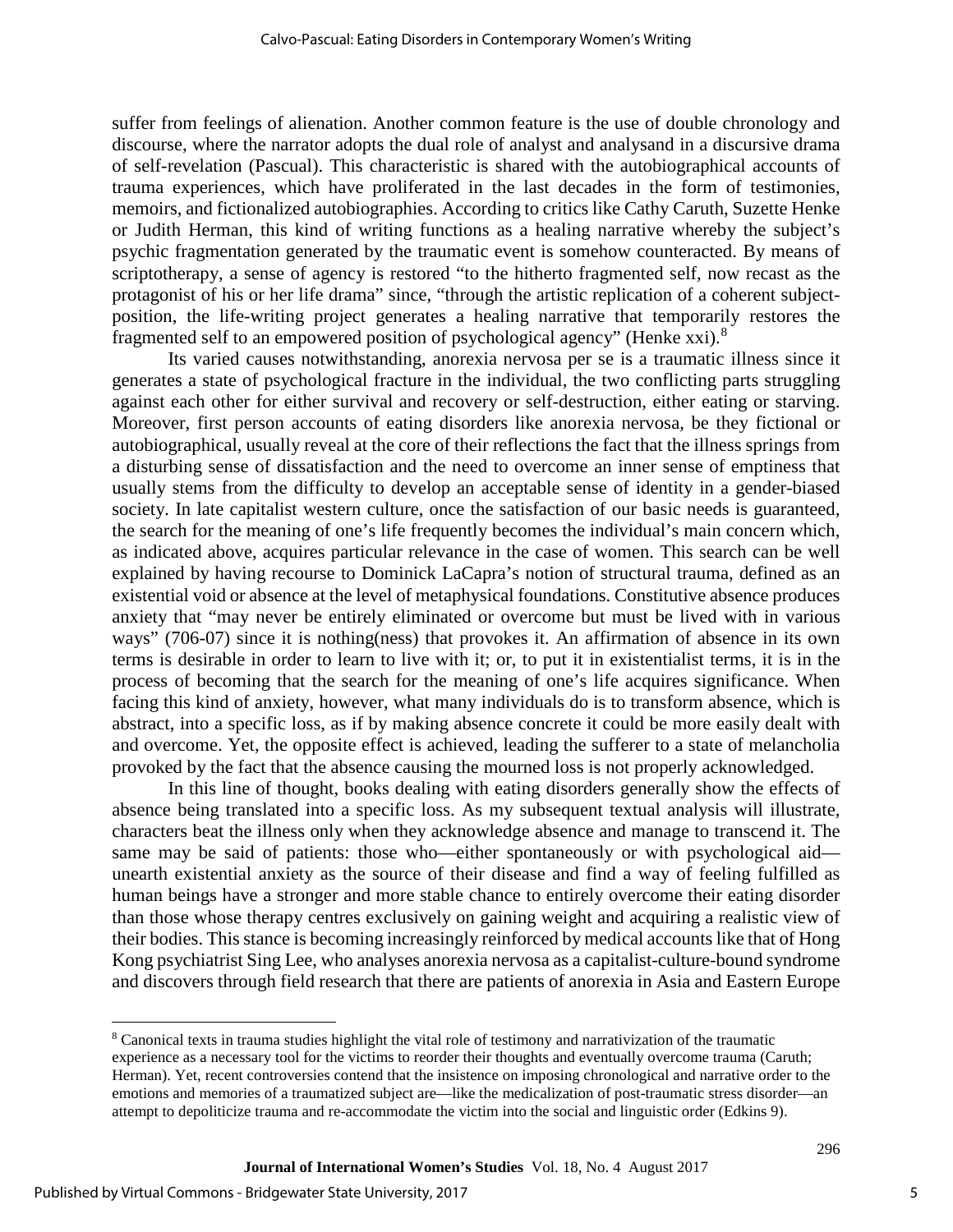where there does not seem to be a strong sense of fat phobia. Significantly, her Chinese interviewees point to the meaninglessness of their lives as the origin of their illness: they stop feeding themselves simply because they feel their lives are meaningless. Indeed, Lee reproduces patients' complaints that therapists are of no help because their only interest lies on weight gain regardless of the causes that triggered the disease and, consequently, patients are offered no help in this respect. Interestingly, Lee refers to the high rates of women who recover spontaneously without any medical intervention, whereas traditional therapies of behaviour modification are felt as humiliating counterproductive coercion mechanisms. Similarly, mental health and social work expert Nicole Moulding denounces the excess of surveillance and control in anorexic patients' treatments based on bed rest, feeding, public weighing and psychotherapy, which do nothing but aggravate their obsession with self-control and autonomy—two recurrent traits of anorexic patients (Polinska 575). The other significant common feature is the anorectic's inability to express by means of language the conflicts and sources of anxiety which she cannot fully understand or articulate and which are metaphorically expressed by their decreasing body size and physical deterioration.

#### **Appetites: Why Women Want**

In her theoretically informed memoirs, *Appetites: Why Women Want* (2003), Caroline Knapp scrutinizes the context and causes of her suffering from anorexia nervosa, approaching the illness as a deeply engrained, paradoxical combination of want, self-denial, and gratification. Her personal account is complemented with other women's experiences of anorexia, bulimia, deliberate self-harm and compulsive shopping as mechanisms to try to give voice to their needs, dissatisfaction, and everything they could not express with words because they lacked the language and, they believed, the right to speak. Her main focus of attention is women's paradoxical position after the second wave of feminism, when the opening of women's choices was met with feelings of lack of entitlement and guilt at being allowed to escape the "cage" of compulsory marriage and motherhood to which young women's mothers had been fated, while those very choices put the strain of having to master one's life. As she explains, being at university in the 1970s meant facing a vast range of options opened up by the second wave of feminism: the sexual revolution, birth control, and access to higher education, as opposed to the prescribed path of marriage and motherhood. What women *needed* for subsistence before the second wave of feminism—food, shelter, intimate partnerships—became what women *wanted* in order to feel sated. Facing "a landscape of unparalleled opportunity, doors nailed shut to women just a decade or two earlier having been flung wide open" (6) implied having to decide what kind of person to become. Identity and hunger are brought together in the following terms:

the endlessly daunting business of defining a self—naming one's needs, speaking up for oneself, tolerating pain and frustration and disappointment—simply ground to a halt in the narcotizing stupor of a binge, all anxiety focused on the procuring of food, then eased, briefly but powerfully, in its consumption. (46)

In this context, starving served two purposes: on the one hand, it helped address the "anxiety that felt both oceanic and nameless" (22) of multiplying options by focusing attention on a very specific goal where Knapp could exert control: transcending hunger (8). On the other hand, self-starvation also allowed Knapp to address her discomfort about her place in that new scenario: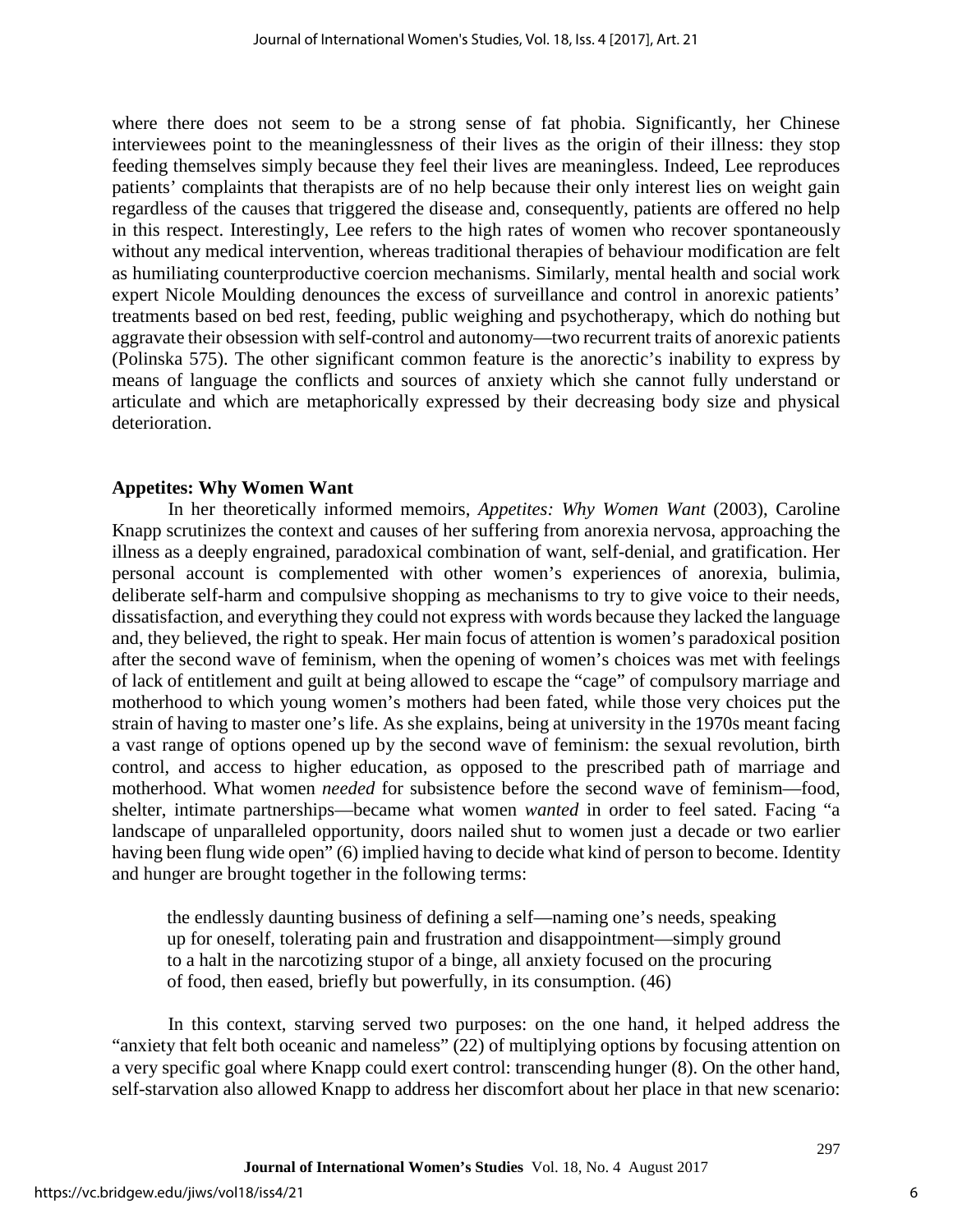"permitted, at least in theory, to be big (ambitious, powerful, competitive), I would compensate by making myself small, fragile, and non-threatening as a wren" (8). Thus, food came to represent an index of how much she wanted and, at the same time, of her awareness that she would never eat or have enough (9). As Knapp argues, freedom to build her own identity was terrifying and somehow illicit, contradicting what it meant to be female. *Appetites* explores women's inability to feel fully satisfied as an outcome of internalized attitudes of self-denial together with a poor sense of agency and entitlement, which are necessary to enable them to assert: "first, *I want*, and then, more critically, *I deserve*" (4). This is so because, as Orbach also points out, female desire is scary for many women because it is perceived as selfish, self-serving and aggressive, and therefore as unfeminine or inappropriate (44). Knapp acknowledges the determining role of gender also in terms of what the body represents: "the idea that there's something inherently shameful and flawed about the female form" (9), which makes women "experience the body as a thing outside the self, something a woman *has* rather than something she *is*" (96)—hence anorectics' denial of their bodies as part of their process of identity construction. Anorexia thus becomes "a form of silent protest, a hunger strike that expresses some deep discomfort with the experience of inhabiting an adult female body" (23).

As Knapp saw it, anxiety is so pressing for the individual due to the intractability of the roots of absence and desire (166). Like Freud's death instinct and the yearning to recapture a prenatal state of bliss, Knapp's recourse to Lacan's description of desire brings us back to the notion of structural trauma: desire is understood as a longing for something that was first experienced as gratifying and then lost. A fundamental sense of incompleteness and the feeling that something is missing are concomitant to desire. Anorexia is a response that takes the shape of denial—of hunger, pain and emotion—"but every so often the denial cracks and you feel the full force of your hunger, the depth of your emptiness and despair, the enormity of the ache. [...] [A] sudden pang of hollowness and yearning that seems wholly unrelated to any specific want […], simple human sorrow" (163–5). Thus, acknowledging desire and hunger as inherently human and intrinsically insatiable introduces a sense of proportion. As she puts it, "there is no unequivocal answer, no final resting place" but the chance of enjoying fleeting moments of contentment or "narcotized bliss" (166) that "you have to relish and eat up like pie" (192). In LaCapran terms, absence cannot be overcome; yet, anxiety levels drop if absence is accepted and lived with. Knapp sticks to this pattern since, as she explains, she overcame anorexia by replacing it with another activity rowing—that reinforced her sense of agency, control and mastery, aided by her awareness of the sources of her illness and of the fact that the sense of existential void can be filled neither entirely nor permanently, as desire and becoming are concomitant to human nature.

#### **Stick Figure: A Diary of My Former Self**

Lori Gottlieb's *Stick Figure: A Diary of My Former Self* (2000) takes the form of the one year diary written by eleven-year-old Lori in 1978. Her journey into and out of anorexia unravels through the witty entries in a diary she addresses as naturally as any pre-adolescent girl would. There, she describes herself as a "weirdo" because, unlike her friends, she has an exceptionally high IQ and enjoys books, math and chess rather than gossip about boys and clothes (18). Gottlieb's selection and edition of her pre-teens diaries deftly combines reflections of critical and analytical depth with the defamiliarization of a gender-biased society through the ingenuous focalization of a child. The girl is clever enough to exasperate adults by throwing back at them their own contradictions. For instance, Lori does not understand why her friends' mothers, like her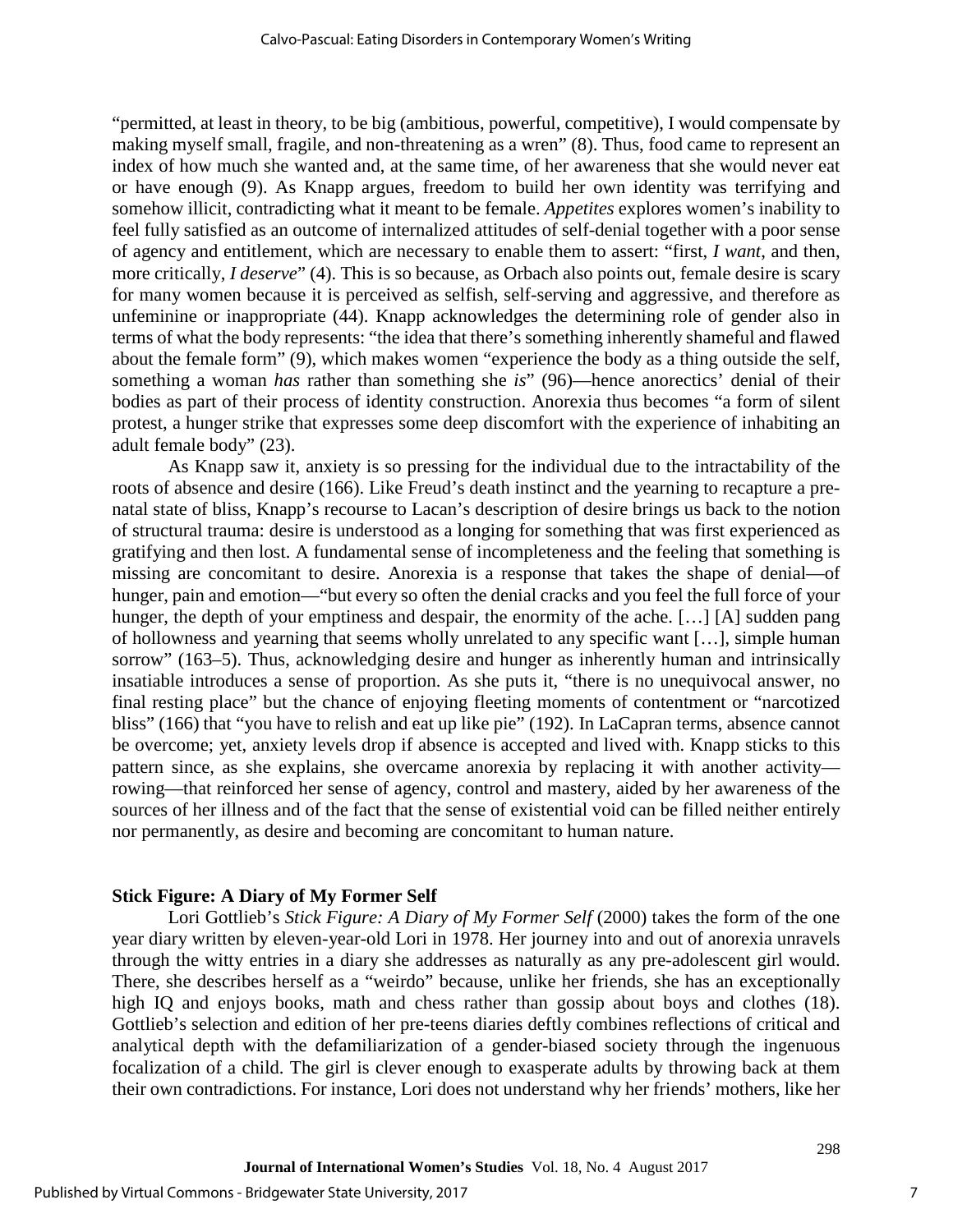own, purposefully refrain from eating as much as they need and make girls eat less than they wish, saving the desserts for the boys and leaving the table "wanting a little something more" (35) but, when no one sees them, they binge at night while their families sleep. This anecdote clearly highlights women's shame at their own physiological needs, which they do not openly acknowledge. Similarly, Lori is struck by women's magazines, which teach readers how to make biscuits but always warn them not to eat them: "Mom's magazines have recipes in them, too—like '12 Great Cookie Ideas'—but then on the next page they always have articles called '12 Great Diet Plans' that tell you never to eat what you just baked" (85).

Trouble starts with the realization of another paradox stemming from the process of gender socialization: Cousin Kate, aged 15, denies being on a diet but eats "like a grown woman", i.e., very little. Lori decides she wants to behave ladylike, as Kate does, so that her parents can be proud of her, as Kate's are, but she gets reprimanded for not eating when she starts skipping meals, which increases her lack of understanding of what exactly is expected from her:

I asked Kate if she also lost weight from not eating very much, but Kate said she's not on a diet. Which made no sense, since she hardly ate anything at dinner. Then Kate explained how that's not a diet, it's just how you have to eat when you grow up. […] I guess here's another rule: If you're a woman, you're supposed to try to look like a girl with a "girlish figure." But if you're a girl, you're supposed to act like a woman by not being "spirited." Except I eat and talk like the guys do. No wonder everyone thinks I'm a weirdo. (63, 62)

Lori's plight is ironically mocked by the fact that her paediatrician prescribes her mother to read Hilde Bruch's *The Golden Cage* so that she can better understand Lori's illness. Lori is irritated by the suggestion (following Bruch's main thesis) that her problem is resistance to growing up when she is just trying to act grown-up by not eating (131). This takes us back to Orbach's argument that what is problematic is adult femininity, not adolescents' reluctance to accept it. Other examples of the contradictory messages sent to patients include the hospital nutritionist's refusal to eat a 400-calory cookie she orders Lori to eat, and the fact that she skips meals at lunchtime to go jogging instead.

Society's contradictory dictates are accompanied by an evident lack of family communication: Lori's parents do not express their feelings and disapprove of her blatant, sometimes embarrassing, honesty; she is constantly reprimanded for saying things openly and feels an unbridgeable gap between her family and her:

I guess as you get older you just have to keep your real feelings inside, like a secret, but I'm kind of a blabbermouth, which gets me into trouble. […] The thing about my family is, you can never say anything that might ruin someone's day, even if you think it's very important. I was better off not talking. (18, 56)

The contradictory messages Lori receives together with the fact that she is not allowed to freely express her feelings destabilizes her self-perception and sense of identity, as the following extract shows: "I guess I was thinking more about Dad's question, 'Who do you think you are, young lady?' Because if I was allowed to say what I feel, I'd probably say, 'I have no idea anymore'" (21).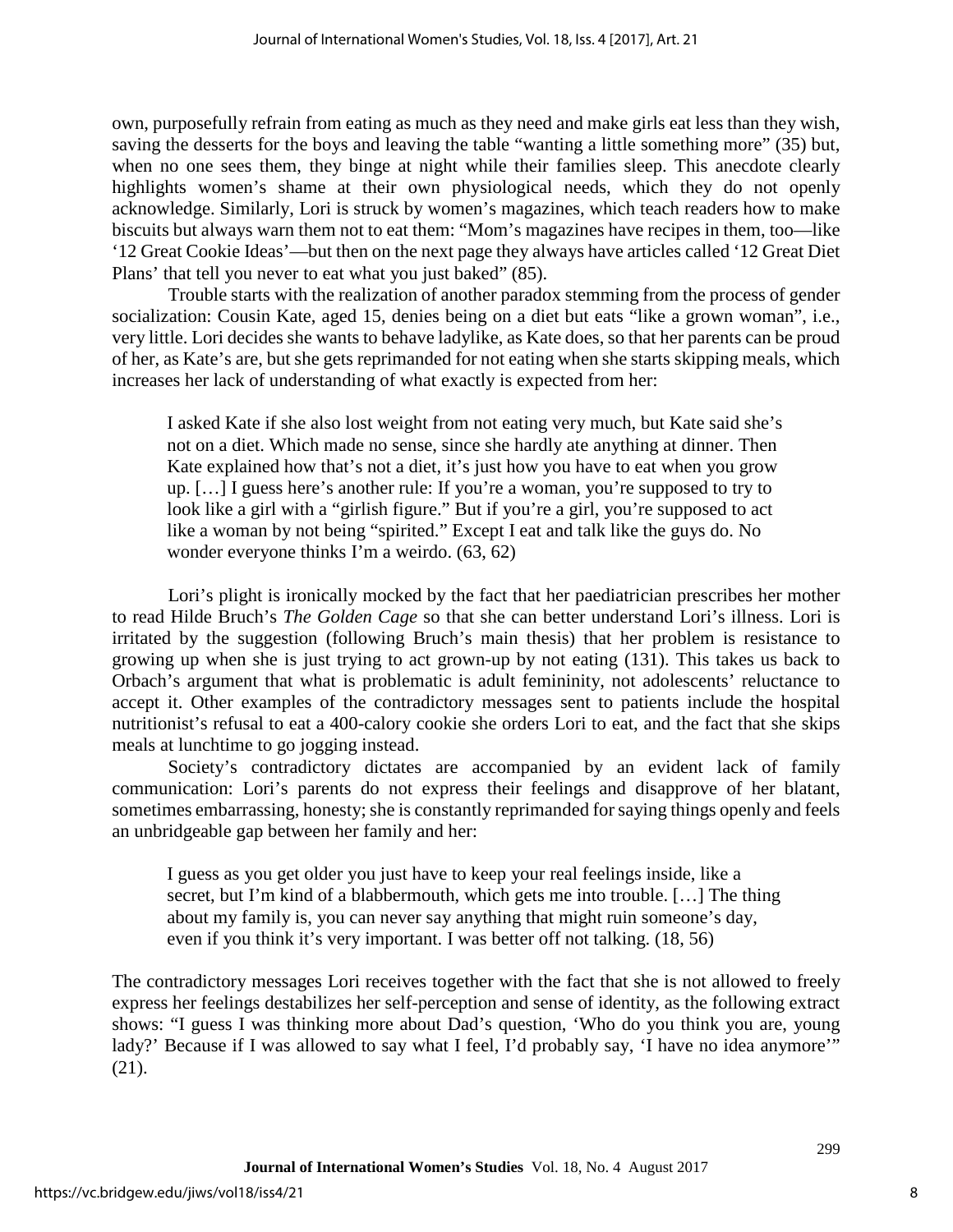It is obvious at many points that Lori feels empty and isolated, and there are seemingly casual comments that hide deep reflections. This is the case of Lori's idea that the French are cleverer than English speakers since *having* hunger (from French *J'ai faim*) is more easily tackled than *being* hungry (132), denoting the existential component of her plight. The protagonist's "hungry-ness" is mostly triggered by her confused future expectations. Growing up in an environment where all the adult women she knows only care about shopping and dieting (fat and ugly women have to learn to type and become secretaries because they are doomed not to find a husband) Lori ends up believing in slimness as the only way out of a job and future life she finds terribly boring and off-putting (208). At this prospect and weakened by her illness, she tries to kill herself by sticking a pair of scissors in her stomach and, in the list of pros for suicide, she includes: "Won't have to be a secretary my whole life if I grow up fat" (204). After nurse Elizabeth saves Lori before she bleeds to death, the girl confesses that she also wanted to die to stop thinking about dieting, because she feels compelled to worry about her weight in order to fit in and stop being a "weirdo" (208).

Lori's path toward recovery starts when Elizabeth tells her she is an interesting girl that can be an astrophysicist, or a dancer, or anything she wishes, and will never become a boring dietobsessed secretary (214). Equally important is the nurse's account of childbirth as a positive experience—one Lori's mother always complained about. Lori realizes that if she has a child she will not be on her own no matter how fat she gets. It is significant that, while the male paediatrician and psychiatrist are portrayed as detached and just as useless as the standard professional hospital treatment, only the nurse's humane care and helping the patient to see her future as potentially meaningful and satisfactory make Lori wish and struggle to overcome her illness.

By the end of her diary, eleven-year-old Lori reaches a two-fold conclusion: first, even smart people can end up believing it is normal to worry about one's weight; and second, there is nothing wrong in being different (233). In the epilogue to the book, adult Gottlieb expresses her hope that her childhood diary entries can help people understand eating disorders because, beyond the mere anecdotal, they reflect universal feelings and experiences. The result is a funny, ironic and thought-provoking book that exposes in an apparently naïve way the contradictions of the culture we live in, and girls' difficulties to get to know what they should do, how they should behave in a world where the messages that come across are at the very least paradoxical.

#### **Life-Size**

Set in the early 1990s, Jenefer Shute's novel *Life-Size* (1992) allows the discussion to extend to the backlash period that followed the women's liberation movement in the United States. Shute shows through fiction what Knapps's memoirs explored by means of testimonies and conscientious reflection. The novel is structured as a multileveled narrative portraying the experience and perceptions of Josie, a twenty-five year old student of economics, in a rehabilitation centre for anorectics. The primary narrative line is her first-person account of her daily life in hospital, chronologically ordered but frequently interrupted by the intrusion of flashbacks that add information about her past experiences. Replicating a pattern of free association of ideas, these flashbacks generally take the reader to her process of identity formation and gender socialization into proper femininity and heterosexuality, and they are more or less cryptic depending on the impact that the remembered events caused in her psyche. The autodiegetic quality of the narrator also offers an illustrative approach to the mental struggle the anorectic suffers, as she is torn by the opposite pull between the need to recover and the wish to die. *Life-Size* is disturbingly precise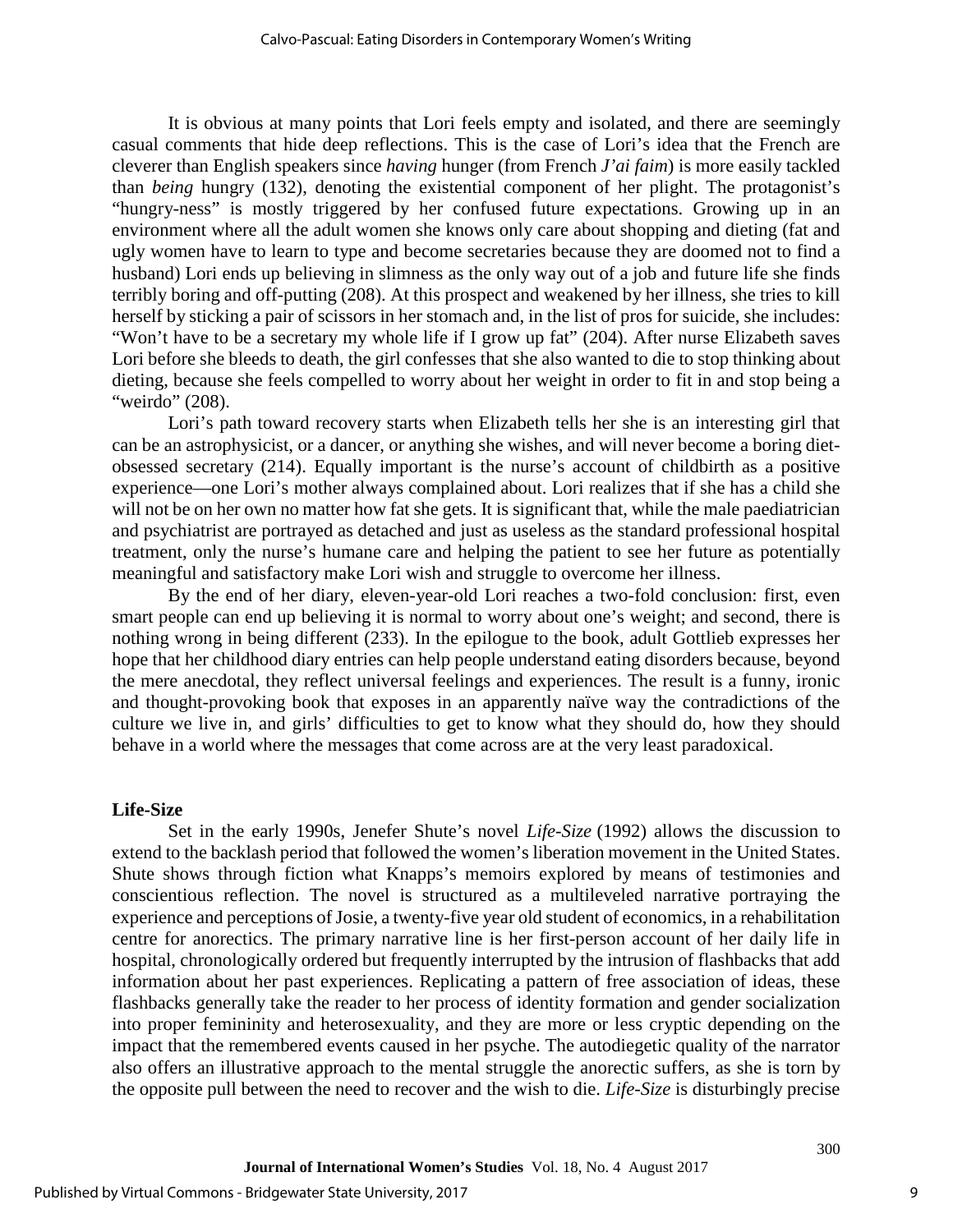and detailed in the description of the anorectic's symptoms and obsessive rituals of observation and monitoring of her own body—the protagonist's checking her wrists' width with two fingers, counting her ribs, checking how her collarbone and hipbones protrude… in short, all the compulsions that an (ex)anorectic will easily recognize as her own:

Every morning the same ritual, the same inventory, the same naming of parts before rising, for fear of what I may have become overnight. Jolting out of sleep [...] the first thing I do is feel my hipbones, piercingly concave, two naked arcs of bone around an emptiness. Next I feel the wrists, encircling each with the opposite hand, checking that they're still frail and pitiful, like the legs of little birds. There's a deep hollow on the inside of each wrist, suspending delicately striated hands, stringy with tendon and bone. On the outside of the wrist, I follow the bone all the way up to the elbow, where it joins another, winglike, in a sharp point. (9- 10)

The novel brings the disorder to life like no other fictional text also in its complexity, as it unravels the seeds of its deeply implanted roots. In this sense, the central element in the novel is Josie's obsessive search for an acceptable sense of "self", much in the light of LaCapra's notion of structural trauma. Absence, related to the concept of "self" as a unified whole, is expressed in *Life-Size* as Josie's desperate attempts to find her true self, to "become a self […] a pure form, an essence of self" (50) by reducing her body to a minimum, "perfecting [her] emptiness" (52). She describes herself as being overpowered by a yearning to fill her existential void, by a "loud, black emptiness inside" (198). Feeling "full of emptiness, satisfied with nothing" (85), she can only think of food as the means to make herself full. Significantly enough, she defines the act of eating as follows: "eat: stuff myself with everything I could find […] blocking in the only way I knew how the banshee wail that inhabited me" (209). References to the existence of a strangled cry within her feeling of emptiness are recurrent, and food is seen as a blockage resort: "Something had opened in me like a funnel, and the only possible appeasement was to fill my mouth. This has nothing to do with hunger. It has to do with filling the mouth so the howl can't make its way out" (167). Her sense of absence and void is thus concretized into a physical need that, for its misdirected nature, can never provide the longed-for plenitude.

In Josie's search, binge eating becomes a way of trying different things in a desperate attempt to discover what it is that she really wants: "I had to devour everything in hopes of discovering what I wanted" (184). In other words, she falls back on binge eating to calm down the anxiety and emptiness provoked by emotional and sexual dissatisfaction, pointing towards the confusion of needs analysed by Susie Orbach. Josie's disorientation regarding her sense of satisfaction extends to her inability to measure satiety, as she asks Nurse Suzanne in a terrified state: "how will I ever know when I've had enough?" (176). The side effect of this compulsive eating is the growing impulse to control her body through self-imposed starvation, seeking in her slimming process an escape from corporeal ties toward the realm of thought. As she says, her mind had "never been purer and less cluttered, concentrated on essentials instead of distracted by a body clamouring for attention, demanding that its appetites be appeased. […] One day I will be pure consciousness" (7). In her rejection of what the female body represents in western culture—needs, desire, drives, nourishing, earthliness—Josie identifies her self with pure will power and a light mind: "without my will, what am I?" (114). She distances herself from her own body, which in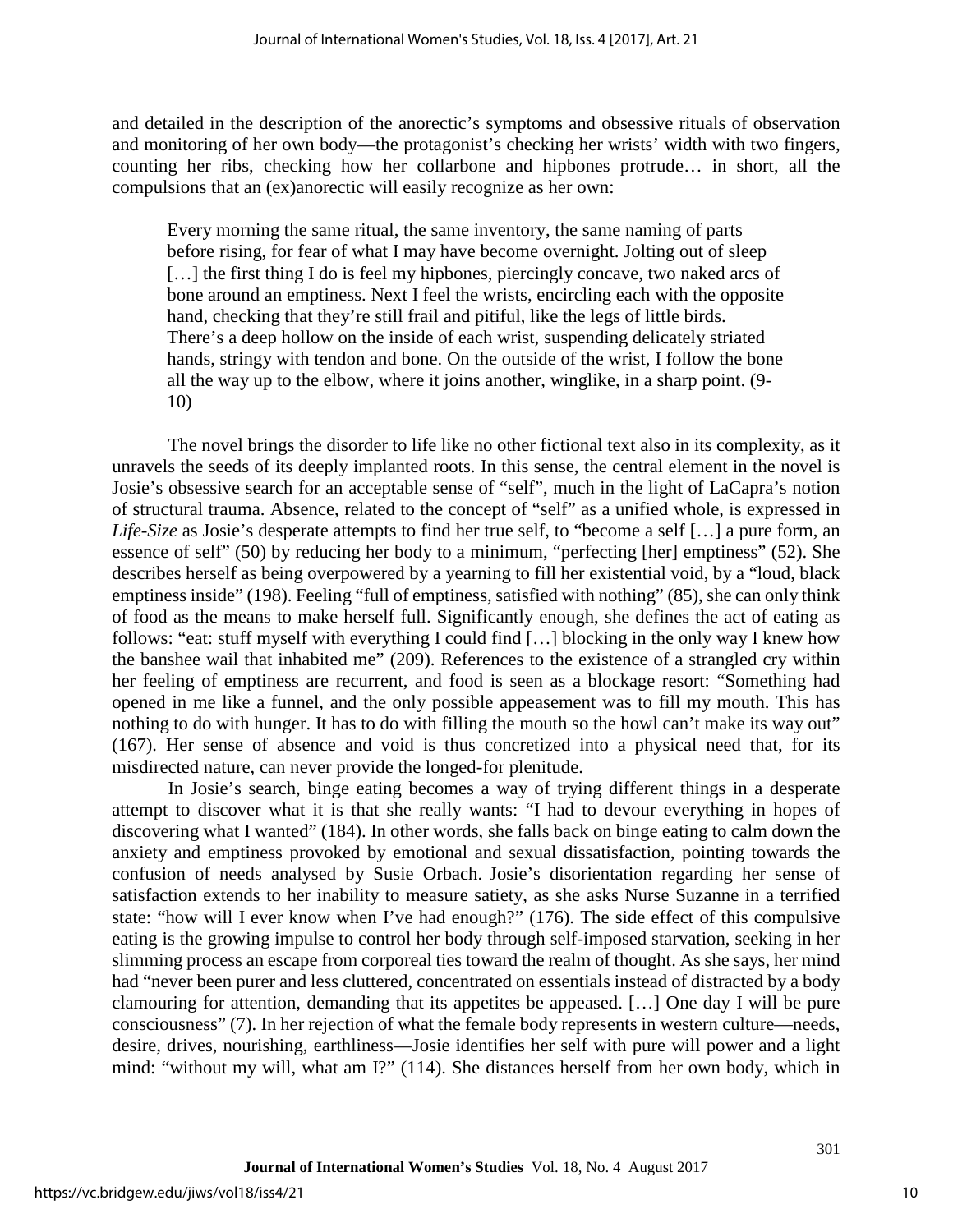earlier stages of her life prevented her from developing a sense of her real identity: "Buried in this blubbery disguise was my true form, the sharp but delicate articulation of a self" (123).

The figure of the hospital nurse plays a decisive role in *Life-Size* as it does in *Stick Figure*, foregrounding the importance of female bonding, support and empathic listening in the recovery of anorectics. This contrasts with the figure of the male therapist, whom Josie perceives as an unsympathetic intruder into her privacy and wittily renames as "the rapist". Regarding the importance of the figure of the empathic listener in the process of recovery from trauma, Jennie Edkins adduces that the problem with certain traumas is that no one wants to listen because speaking about them throws to society's faces their own responsibility in the events. Hence, the trite idea that traumatic events are "unspeakable" or "unimaginable" responds to the refusal to listen to and acknowledge the survivors as such because their subjection benefits the system (3, 5). In the case of eating disorders, one may add that the state of anxiety and vulnerability the illnesses provoke benefit patriarchal control over women who might otherwise get too much or too far.

Supportive nurse Suzanne proves fundamental in Josie's path toward recovery as she reveals to her patient the two keys to accept and overcome her existential predicament: that her body is part of her and cannot be annihilated, and that the meaning of life is living. The end of the novel therefore constitutes a clever tour de force: in her conversations with Suzanne, Josie elatedly realizes that, in getting out of hospital, she is going to "live", "a novel idea" to her (229). Furthermore, she becomes aware not only of her need for self-definition, grasping the import of her structural trauma—the first step in the process towards working it through—but also of the fact that the body is an intrinsic part of oneself:

I thought I had it all figured out.

The less I swallowed, the more I declined, the more I hoped to pare things down to essentials. Why shouldn't all problems have a single, bare-bones solution? I needed to discover what was left when excess was stripped away, when nothing survived but the self in its minimal form.

I thought the body could be redesigned as a perfect, self-sufficient machine. But the more I denied it, the louder it cried. The more I reduced it, the less I found. The more I wasted it, the more space it claimed, until my whole mind was under occupation.

Don't say 'I have a body,' Suzanne tells me: say 'I am a body.' I can't do that yet.

But if it were true, if I were a body, what would I be? (230)

The novel does not offer a closed ending in a traditional sense. Yet, closure is achieved as the text leads to the conclusion that, for a healthy embodiment of self, corporeality has to be accepted back as part of one's identity, an existence that acquires meaning, as the last sentence seems to advance, in its own process of becoming.

#### **Conclusion**

Despite their diversity in terms of genre, the texts under analysis show a concern with the causes of anorexia nervosa, presented as a disorder with complex social and psychological roots. Far from reducing it to an immature obsession with slimness and the contemporary beauty ideal, as many demeaning mainstream accounts of the illness do, women's writing as materialized in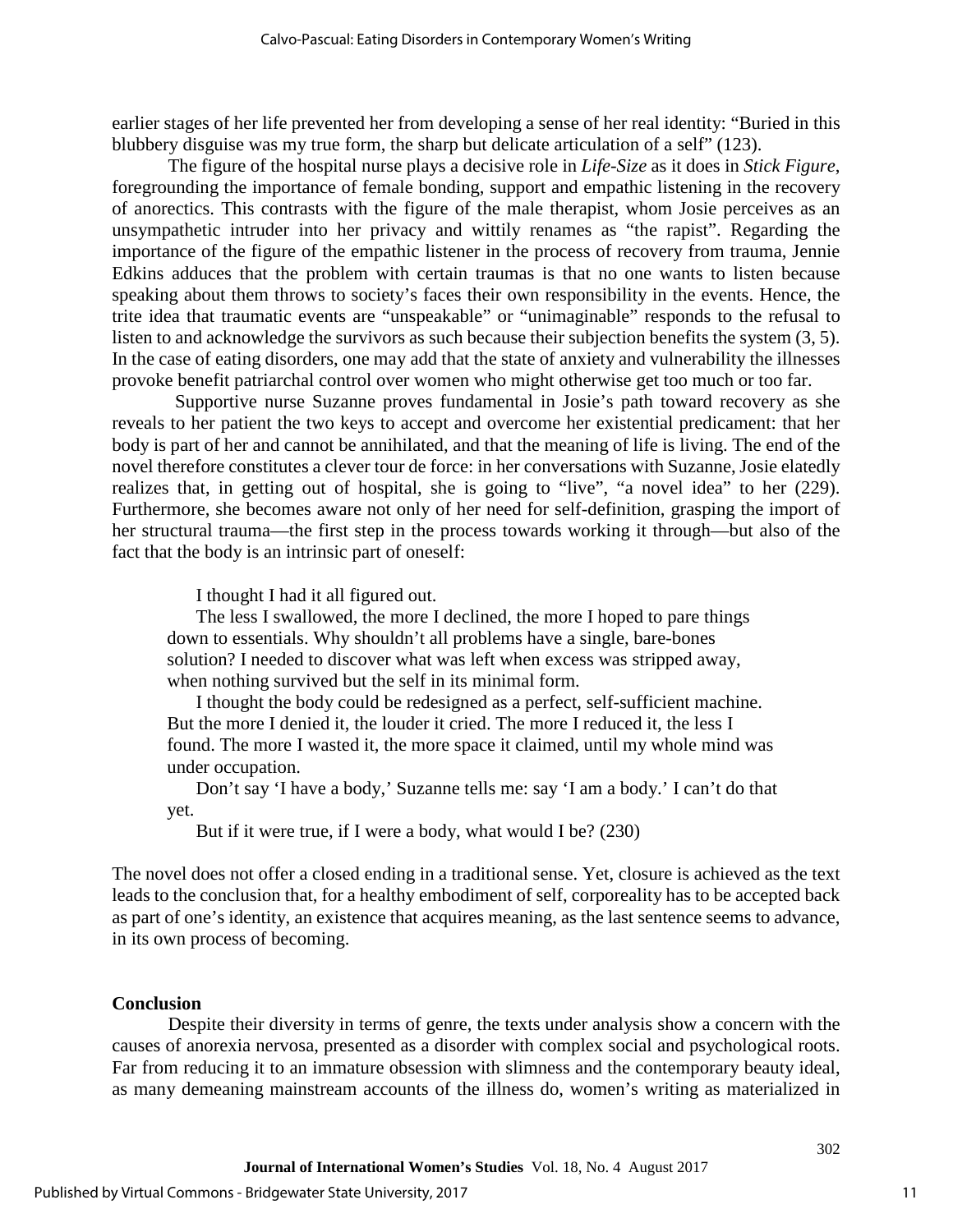these texts succeeds in offering a dignified, respectful view of patients as clever women with strong critical skills. Anorexia is portrayed as a symptom of a deeper emotional distress rooted in existential anxiety and feelings of emptiness and dissatisfaction, which are in turn exacerbated by the need to define one's identity in a society that alienates women from both their own bodies and their legitimate claim to self-fulfilment in the public sphere.

By highlighting the vital role of empathy in the recovery process, the texts also evince the failure of medical systems based on weight gain and surveillance that do not bother to trace the roots of an illness that inadvertently benefits the status quo. Eating disorders are thus revealed as a logical if devastating outcome of the disordered, inhabitable condition of being an adult woman in late capitalist western culture. In other words, these texts unquestionably share the focus on one of the main causes of anorexia nervosa: the sufferer's conscious or unconscious search for a satisfactory sense of self, triggered by the existential drive inherent to the human being, but which acquires a sharper edge in the case of women who, growing up in a society where demands are unbearably paradoxical, can never know for sure to how much they are entitled: how much they want, and how much they deserve.

#### **Acknowledgments**

The author would like to express her gratitude to the following institutions: the Spanish Ministry of Economy and Competitiveness (FFI2015-63506-P), the Government of Aragón and the European Social Fund (ESF, H05), and Beca Programa Europa XXI de estancias de investigación (CAI-CONAI+D).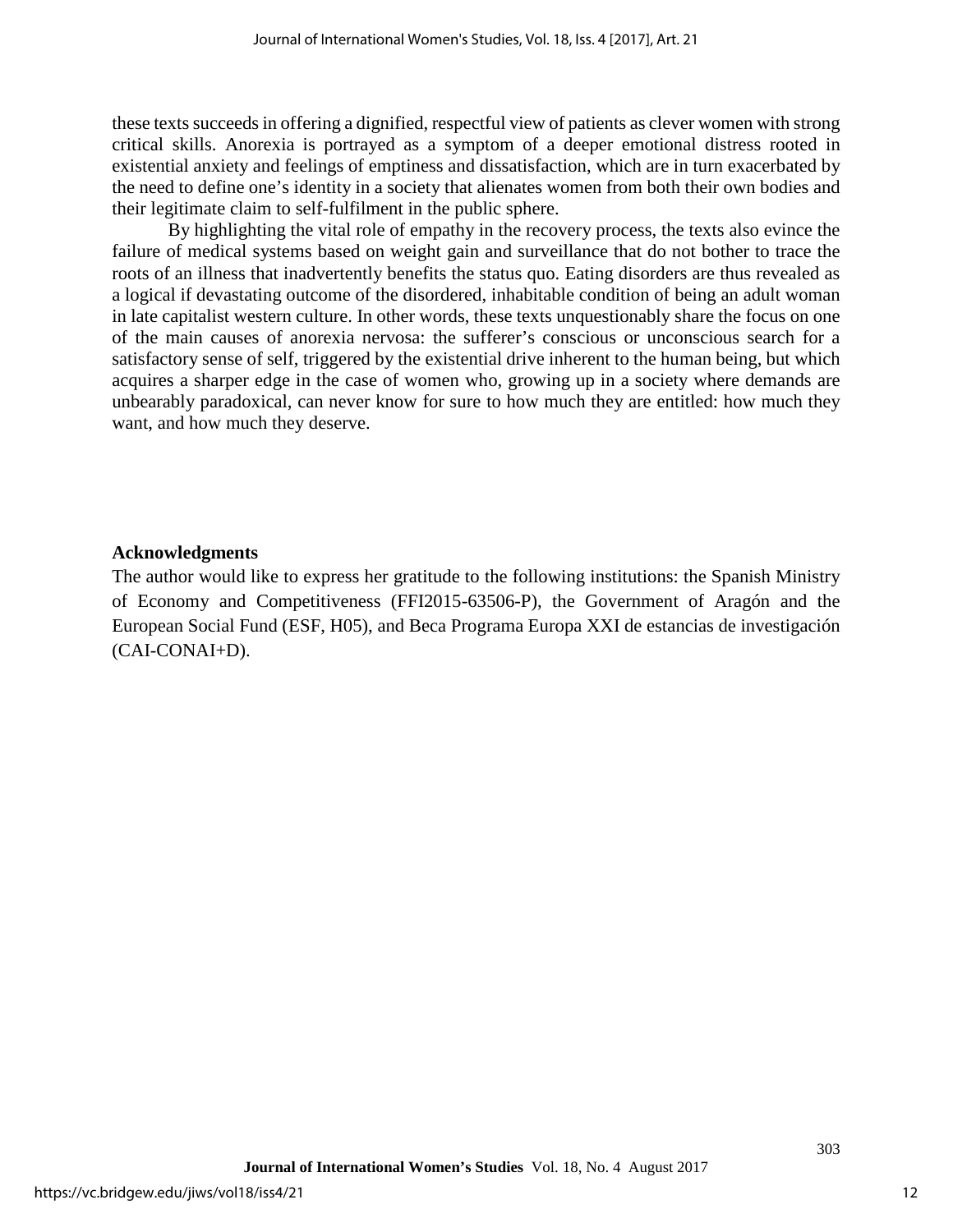### **Works Cited**

- Bordo, Susan. "Anorexia Nervosa: Psychopathology as the Crystallization of Culture." *Feminism and Foucault: Reflections on Resistance.* Eds. Irene Diamond and Lee Quinby. Boston: Northeastern University Press, (1988): 87-117. Print.
- ---. *Unbearable Weight: Feminism, Western Culture, and the Body*. 1993. Berkeley: University of California Press, (2003). Print.
- Bruch, Hilde. "Anorexia Nervosa: Therapy and Theory." *American Journal of Psychiatry* 139 (1982): 1531-1538. Print.
- Brumberg, Joan Jacobs and Ruth Striegel-Moore. "Continuity and Change in Symptom Choice: Anorexia." *Food in the USA: a Reader*. Ed. Carole Counihan. New York: Routledge, (2000): 205-218. Print.
- Caruth, Cathy. *Unclaimed Experience: Trauma, Narrative, and History.* Baltimore and London: The Johns Hopkins University Press, (1996). Print.
- Dangarembga, Tsitis. *Nervous Conditions*. Banbury: Ayebia, (1988). Print.
- Edkins, Jennie. *Trauma and the Memory of Politics*. Cambridge: Cambridge University Press, (2003). Print.
- Gottlieb, Lori. *Stick Figure: a Diary of My Former Self*. New York: Berkeley Books, (2000). Print.
- Grosz, Elizabeth. *Volatile Bodies: Toward a Corporeal Feminism.* Bloomington: Indiana University Press, (1994). Print.
- Henke, Suzette A. *Shattered Subjects: Trauma and Testimony in Women's Life-Writing*. London: Macmillan, (1998). Print.
- Herman, Judith. *Trauma and Recovery: The Aftermath of Violence from Domestic Abuse to Political Terror.* New York: Basic Books, (1997). Print.
- Kent, L'ea. "Fighting Abjection: Representing Fat Women." *Bodies Out of Bounds: Fatness and Transgression.* Eds. Jana Evans Braziel and Kathleen LeBesco. Berkeley: University of California Press, (2001): 130-150. Print.
- Knapp, Caroline. *Appetites: Why Women Want*. New York: Counterpoint, (2003). Print.
- Kristeva, Julia. *The Powers of Horror: An Essay on Abjection*. Trans. Leon S. Roudiez. New York: Columbia University Press, (1982). Print.
- LaCapra, Dominick. "Trauma, Absence, Loss." *Critical Inquiry* 25.4 (1999): 696-727. Print.
- Lee, Sing. "Self-Starvation in Context: Towards a Culturally Sensitive Understanding of Anorexia Nervosa." *Social Science and Medicine* 41.1 (1995): 25-36. Print.
- Lury, Celia. *Consumer Culture*. Piscataway, NJ: Rutgers University Press, (1996). Print.
- Malson, Helen. *The Thin Woman: Feminism, Post-structuralism and the Social Psychology of Anorexia Nervosa*. London and New York: Routledge, (1998). Print.
- Moulding, Nicole. "Disciplining the Feminine: The Reproduction of Gender Contradictions in the Mental Health Care of Women with Eating Disorders." *Social Science and Medicine* 62 (2006): 793-804. Print.
- Orbach, Susie. *Hunger Strike: The Anorectic's Struggle as a Metaphor for Our Age*. 1986. London: Karnac, (1993). Print.
- Palazzoli, Mara Selvini. *Self-starvation from the Intrapsychic to the Transpersonal Approach to Anorexia Nervosa.* London: Human Context Books, (1974). Print.
- Pascual, Nieves. "La construcción visual y textual del cuerpo desde la enfermedad de la anorexia." *Dossiers feministes 5: la construcció del cos. Una perspectiva de gènere* (2001): 59-66. Print.